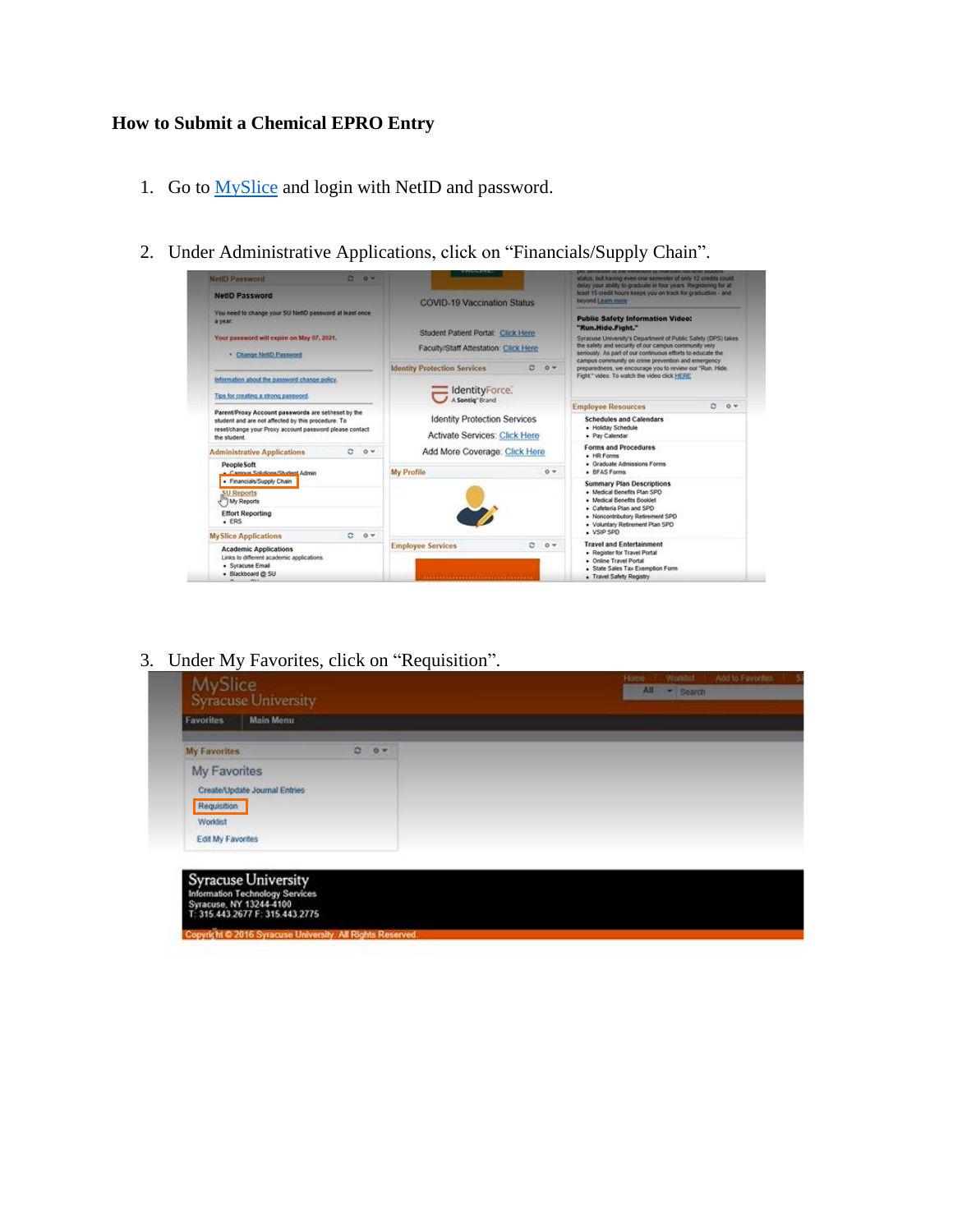|                                                   | <b>Re</b> Home           |              | Checkout<br>My Preferences <b>Requisition Settings</b><br>P othes                             |
|---------------------------------------------------|--------------------------|--------------|-----------------------------------------------------------------------------------------------|
| Search Web                                        | $\checkmark$             |              | Search<br>Advanced Search                                                                     |
| Web 7                                             |                          |              |                                                                                               |
|                                                   | Merchant                 |              | Description                                                                                   |
|                                                   | <b>WB MASON</b>          | $\mathbb{Q}$ | Office Supplies                                                                               |
| GRAINGER                                          | Grainger                 |              |                                                                                               |
|                                                   | Apple                    |              | Please Note: IE is not a supported browser for Apple. Please use Edge, Chrome,<br>or Firefox. |
|                                                   | B + H Photo              |              | Choose to DISPLAY the nonsecure items:                                                        |
| (F) Fisher Scientific                             | <b>Fisher Scientific</b> |              |                                                                                               |
| <b>VWR</b><br>We Enable Science                   | <b>VWR</b> International |              |                                                                                               |
| <b>GovConnection</b><br>IT Solutions and Services | GovConnection            |              | 50523 ARG 505 AD 000<br>Toners, computer peripherals and accessories.                         |

4. Click on "Requisition Settings" above the search bar.

- 5. (Optional) Provide a Requisition Name.
	- a. For example, name the requisition with PI Last Name and Vendor.
	- b. NOTE: This field is <u>not</u> necessary for EHSS Chemical Tracking.

|                     | Business Unit SYRUN | Syracuse University                                                                                                                                                                                                                                                        | <b>Requisition Name</b>                                                                                                                           |  |
|---------------------|---------------------|----------------------------------------------------------------------------------------------------------------------------------------------------------------------------------------------------------------------------------------------------------------------------|---------------------------------------------------------------------------------------------------------------------------------------------------|--|
|                     | Requester AAPICCIO  | Piccioni, Allison A                                                                                                                                                                                                                                                        | Priority Medium<br>$\checkmark$                                                                                                                   |  |
| *Currency           | <b>USD</b>          |                                                                                                                                                                                                                                                                            |                                                                                                                                                   |  |
| Default Options (2) |                     |                                                                                                                                                                                                                                                                            |                                                                                                                                                   |  |
| O Default           | fields.             | If you select this option, the defaults specified below will be applied to requisition lines when there are no predefined values for these                                                                                                                                 |                                                                                                                                                   |  |
| C Override          |                     |                                                                                                                                                                                                                                                                            | If you select this option, the defaults specified below will override any predefined values for these fields, only non-blank values are assigned. |  |
|                     |                     |                                                                                                                                                                                                                                                                            |                                                                                                                                                   |  |
| Line Defaults (2)   |                     |                                                                                                                                                                                                                                                                            |                                                                                                                                                   |  |
|                     |                     | Note: The information in this page does not reflect the data in the selected requisition lines. When the 'OK' button is clicked, the data entered on this page will<br>replace the data in the corresponding fields on the selected lines that are available for sourcing. |                                                                                                                                                   |  |
| Supplier            |                     | Category                                                                                                                                                                                                                                                                   | ч                                                                                                                                                 |  |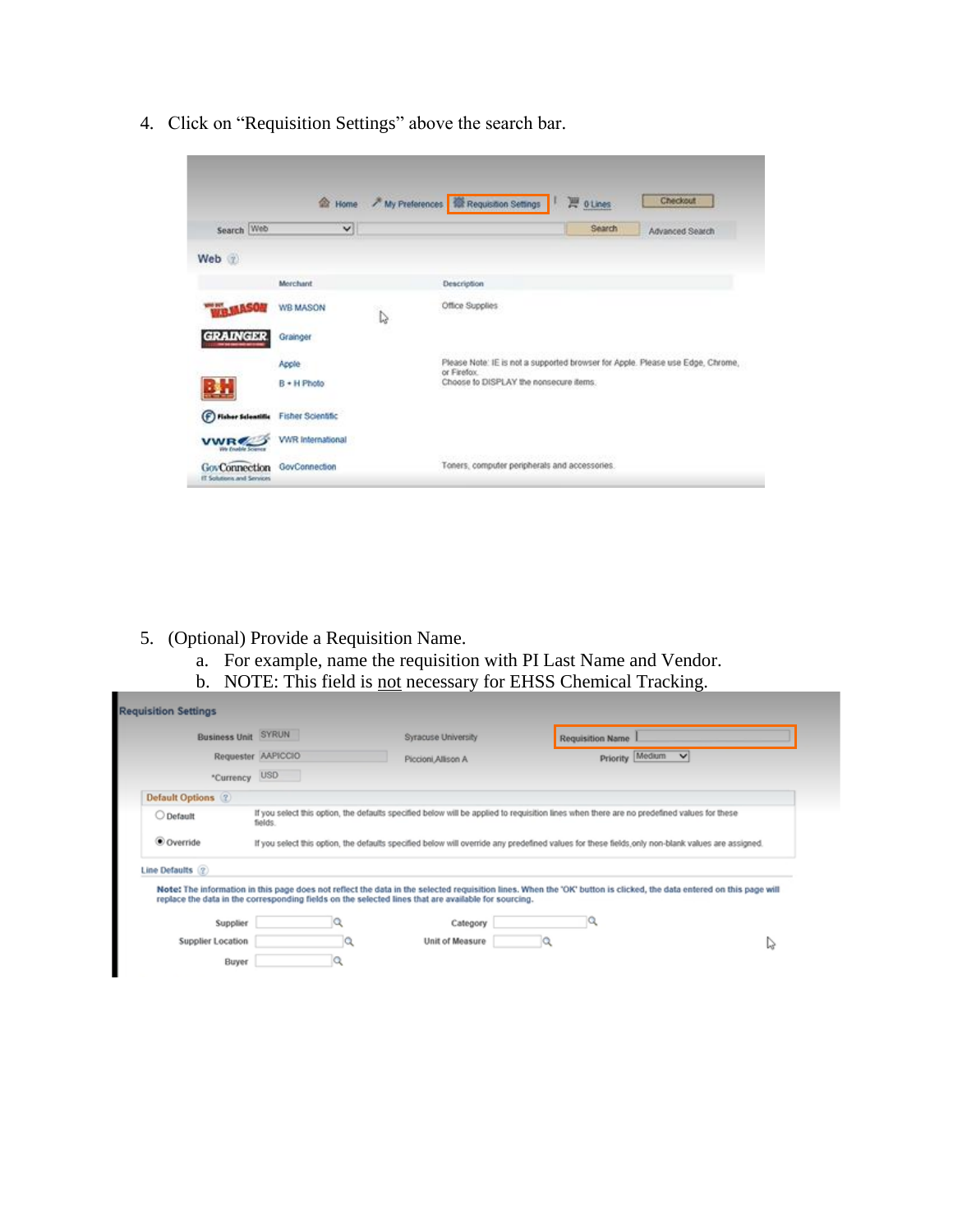6. **\*Starting July 1, 2021\*** Under Shipping Defaults, type in the proper "Ship To" code. a. To direct all chemical receiving to Lyman 032, use MC27032.

| Line Defaults (?)                                            |                                                        | replace the data in the corresponding fields on the selected lines that are available for sourcing. | Note: The information in this page does not reflect the data in the selected requisition lines. When the 'OK' button is clicked, the data entered on this page will |                         |
|--------------------------------------------------------------|--------------------------------------------------------|-----------------------------------------------------------------------------------------------------|---------------------------------------------------------------------------------------------------------------------------------------------------------------------|-------------------------|
| Supplier                                                     |                                                        | Category                                                                                            | ч                                                                                                                                                                   |                         |
| <b>Supplier Location</b>                                     |                                                        | Unit of Measure                                                                                     |                                                                                                                                                                     |                         |
| Buyer                                                        |                                                        |                                                                                                     |                                                                                                                                                                     |                         |
| <b>Shipping Defaults</b><br>Ship To MC27032<br>Due Date      | ×<br>a<br>寅                                            | IJ<br>Attention                                                                                     |                                                                                                                                                                     |                         |
| <b>Distribution Defaults</b>                                 |                                                        |                                                                                                     |                                                                                                                                                                     |                         |
| SpeedChart                                                   |                                                        |                                                                                                     |                                                                                                                                                                     |                         |
| <b>Accounting Defaults</b><br>Chartfields1<br><b>Details</b> | Asset Information [TTT)                                |                                                                                                     | Personalize   Find   (2)                                                                                                                                            | First 1 of 1 D Last     |
| <b>Fielant</b><br><b>Photograph</b>                          | <b>STATISTICS</b><br><b>Formula</b><br><b>Kanadian</b> | <b>FRAME</b><br><b>Phone in a manus</b>                                                             | <b>RAILER</b><br>Flatt Floors, Atlanta.<br><b>Phone Law and</b>                                                                                                     | Barnet.<br>A solicition |

- 7. Under Shipping Defaults, type "PI Last Name, Building, Room Number" in the Attention field.
	- a. This information may or may not be on the packing slip.

| replace the data in the corresponding fields on the selected lines that are available for sourcing. |                   |                 |                 |                          | Note: The information in this page does not reflect the data in the selected requisition lines. When the 'OK' button is clicked, the data entered on this page will |
|-----------------------------------------------------------------------------------------------------|-------------------|-----------------|-----------------|--------------------------|---------------------------------------------------------------------------------------------------------------------------------------------------------------------|
| Supplier                                                                                            |                   |                 | Category        |                          |                                                                                                                                                                     |
| <b>Supplier Location</b>                                                                            |                   |                 | Unit of Measure |                          |                                                                                                                                                                     |
| Buyer                                                                                               |                   |                 |                 |                          |                                                                                                                                                                     |
| <b>Shipping Defaults</b>                                                                            |                   |                 |                 |                          |                                                                                                                                                                     |
| Ship To                                                                                             | MC27032<br>хQ     | Ιè              |                 |                          |                                                                                                                                                                     |
| Due Date                                                                                            |                   | 同               | Attention       |                          |                                                                                                                                                                     |
| <b>Distribution Defaults</b>                                                                        |                   |                 |                 |                          |                                                                                                                                                                     |
| SpeedChart                                                                                          |                   |                 |                 |                          |                                                                                                                                                                     |
| <b>Accounting Defaults</b>                                                                          |                   |                 |                 | Personalize   Find   (2) | First <sup>5</sup> 1 of 1 <sup>0</sup> Last                                                                                                                         |
| <b>Details</b><br>Chartfields1                                                                      | Asset Information | mm <sup>3</sup> |                 |                          |                                                                                                                                                                     |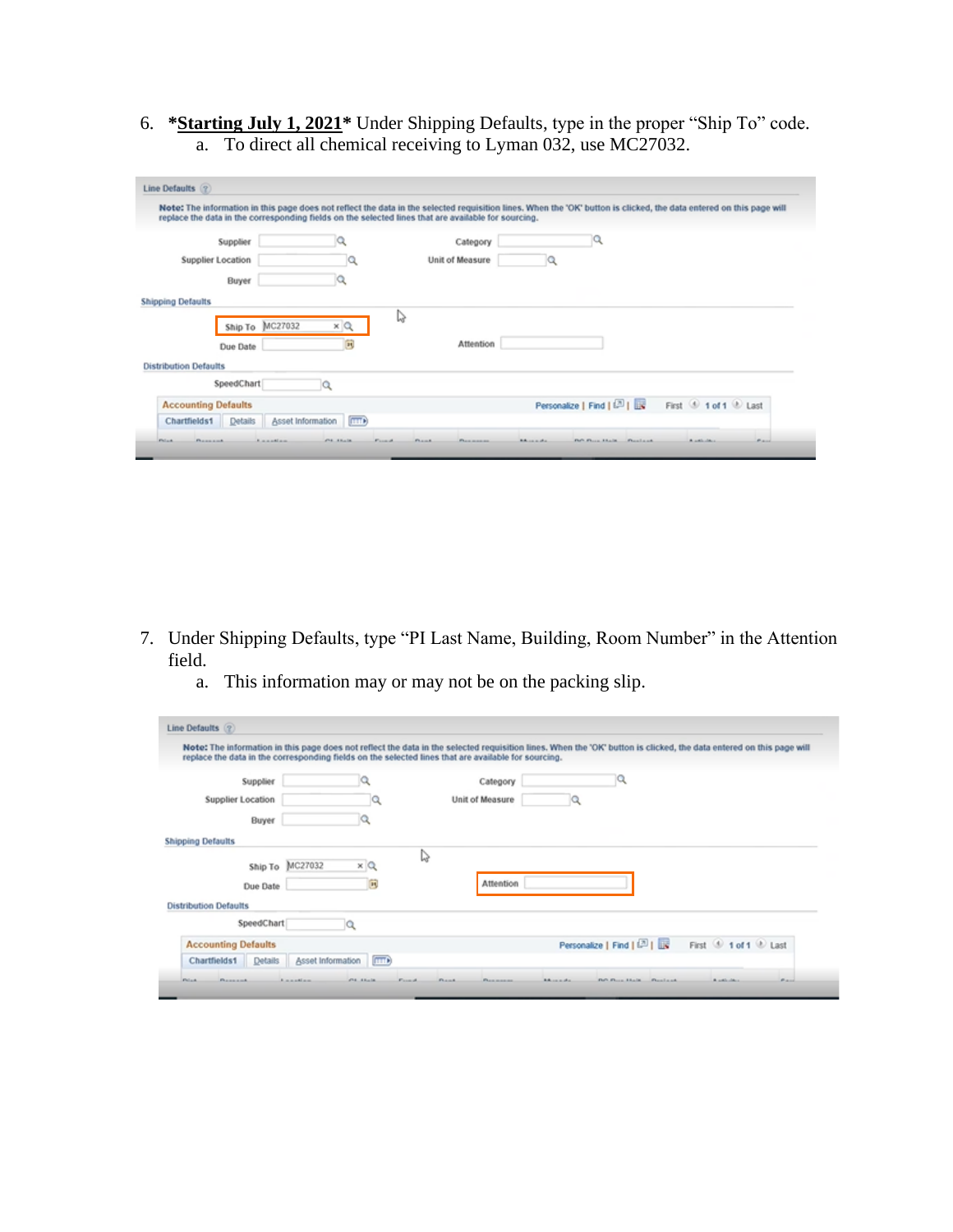8. Under Distribution Defaults, enter Chartstring and account information. a. The account code for Chemicals is 560122.

|                          |                            | SpeedChart             |                    | a |                         |                             |      |   |         |   |            |                             |                       |                          |           |
|--------------------------|----------------------------|------------------------|--------------------|---|-------------------------|-----------------------------|------|---|---------|---|------------|-----------------------------|-----------------------|--------------------------|-----------|
|                          | <b>Accounting Defaults</b> |                        |                    |   |                         |                             |      |   |         |   |            | Personalize   Find   (21) I |                       | First 4 1 of 1 4 Last    |           |
|                          | Chartfields1 Details       |                        |                    |   | Asset Information (FTT) |                             |      |   |         |   |            |                             |                       |                          |           |
| <b>Dist</b>              | Percent                    |                        | Location           |   | GL Unit                 | Fund                        | Dept |   | Program |   | Mycode     | PC Bus Unit                 | Project               | <b>Activity</b>          | Sou       |
|                          |                            |                        | E0120006 Q SYRUN Q |   |                         | Q                           |      | Q |         | a | a          | iQ.                         |                       | Q<br>a                   |           |
|                          |                            |                        |                    |   |                         |                             |      |   |         |   |            |                             |                       |                          |           |
| $\overline{\phantom{a}}$ |                            |                        |                    |   |                         |                             |      |   |         |   |            |                             |                       |                          | $\lambda$ |
|                          |                            |                        |                    |   |                         |                             |      |   |         |   |            |                             |                       | Personalize   Find   (2) |           |
| $\overline{a}$           | Work Order                 | <b>Budget</b><br>Class | <b>Budget Date</b> |   | Stat                    | AM Business Unit Profile ID |      |   |         |   | Capitalize |                             | Cost Type Description | Account                  |           |

## 9. Click "OK".

|                           | replace the data in the corresponding fields on the selected lines that are available for sourcing. |                 |    |                              |      |                 |      |          |    |                                 |   |                     |   |          |   |                |            |
|---------------------------|-----------------------------------------------------------------------------------------------------|-----------------|----|------------------------------|------|-----------------|------|----------|----|---------------------------------|---|---------------------|---|----------|---|----------------|------------|
|                           | Supplier                                                                                            |                 |    | Q                            |      |                 |      | Category |    |                                 |   | $ \mathsf{Q} $      |   |          |   |                |            |
| <b>Supplier Location</b>  |                                                                                                     |                 | 1a |                              |      | Unit of Measure |      |          | 1Q |                                 |   |                     |   |          |   |                |            |
|                           | Buyer                                                                                               |                 |    | lQ.                          |      |                 |      |          |    |                                 |   |                     |   |          |   |                |            |
| <b>Shipping Defaults</b>  |                                                                                                     |                 |    |                              |      |                 |      |          |    |                                 |   |                     |   |          |   |                |            |
|                           |                                                                                                     | Ship To MC27032 |    | Q                            |      |                 |      |          |    |                                 |   |                     |   |          |   |                |            |
|                           | Due Date                                                                                            |                 |    | $\mathbb{R}$                 |      |                 |      |          |    | Attention Chisholm, 1-014 CST x |   |                     |   |          |   |                |            |
|                           | <b>Distribution Defaults</b>                                                                        |                 |    |                              |      |                 |      |          |    |                                 |   |                     |   |          |   |                |            |
|                           | SpeedChart                                                                                          |                 |    | Q                            |      |                 |      |          |    |                                 |   |                     |   |          |   |                |            |
|                           | <b>Accounting Defaults</b>                                                                          |                 |    |                              |      |                 |      |          |    |                                 |   |                     |   |          |   |                |            |
| $\overline{\mathfrak{m}}$ |                                                                                                     |                 |    |                              |      |                 |      |          |    |                                 |   |                     |   |          |   |                |            |
| Dist                      | Percent                                                                                             | Location        |    | <b>GL Unit</b>               | Fund |                 | Dept | Program  |    | Mycode                          |   | PC Bus Unit Project |   | Activity |   | Source<br>Type | Bud<br>Ref |
|                           |                                                                                                     | E0120006        |    | Q SYRUN Q 11 Q 21821 Q 00002 |      |                 |      |          |    |                                 | a | a                   | a |          | Q |                | $\alpha$   |
|                           |                                                                                                     |                 |    |                              |      |                 |      |          |    |                                 |   |                     |   |          |   |                |            |
| <b>AND</b><br>OK          | Cancel                                                                                              |                 |    |                              |      |                 |      |          |    |                                 |   |                     |   |          |   |                |            |
|                           |                                                                                                     |                 |    |                              |      |                 |      |          |    |                                 |   |                     |   |          |   |                |            |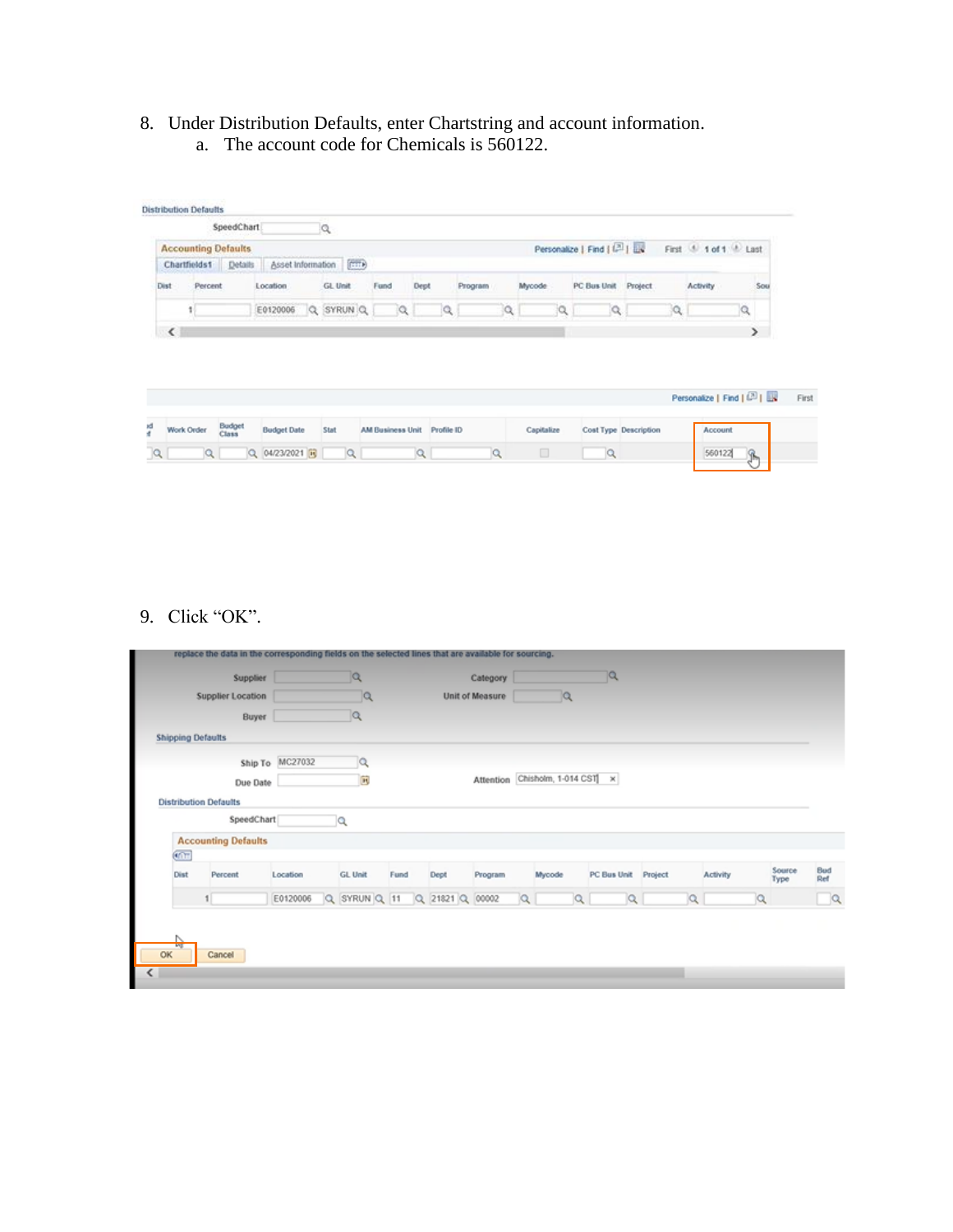- 10. After clicking "OK", the main order page will appear. Order items through the punchout site (a) or as a special request (b).
	- a. Punchout: Go to the vendor punchout site. Use the chemical order form to reference item information. Add all items to the cart, click on view cart, and "Return to Purchasing Application". Click "Submit" when finished.
	- b. Special Request: Find the appropriate vendor using the supplier search field. Select the category for the special request.
		- $\blacktriangledown$  Search Categories Search By Description  $\overline{\mathsf{v}}$ chemical Find Personalize | Find | View All | 2 | | **Categories** First  $\bigcirc$  1-10 of 10  $\bigcirc$  Last Catalog Category **Description Find in Tree** 1 SPEC\_REQ 12000000 **Chemicals inc Bio Chemicals** ₽ ♣ 2 SPEC REQ 12352200 **Biochemicals** 3 SPEC\_REQ ♣ 12352401 Organic chemical mixtures 4 4 SPEC\_REQ 24111805 **Chemical tanks** ♣ 5 SPEC\_REQ 40151564 **Chemical pumps** ₽ 6 SPEC\_REQ 41113000 Chemical evaluation instrument
- i. NOTE: For a chemical, use category 12000000.

Use the chemical order form to reference item information. Add all items to the cart. Click on Add to Cart when finished.

11. The items from the punchout site or a special request will then be listed in EPRO.

| <b>Requisition Summary</b>                             |                    |                       |                    | My Preferences                   | <b>SR Requisition Settings</b> |                     |                |          |               |
|--------------------------------------------------------|--------------------|-----------------------|--------------------|----------------------------------|--------------------------------|---------------------|----------------|----------|---------------|
| <b>Business Unit SYRUN</b>                             |                    | Syracuse University   |                    | Requisition Name Chisholm Fisher |                                |                     |                |          |               |
|                                                        | Requester AAPICCIO | Piccioni, Allison A   |                    | Priority Medium V                |                                |                     |                |          |               |
| *Currency USD                                          | - 1                |                       |                    |                                  |                                |                     |                |          |               |
| Cart Summary: Total Amount 86.48 USD                   |                    |                       |                    |                                  |                                |                     |                |          |               |
| Expand lines to review shipping and accounting details |                    |                       |                    |                                  | 段<br>Add More items            |                     |                |          |               |
| <b>Requisition Lines</b> (2)                           |                    |                       |                    |                                  |                                |                     |                |          |               |
| Description<br>Line                                    | item ID.           | Supplier              | Quantity           | <b>UCM</b>                       | Price                          | Total               | <b>Details</b> | Comments | <b>Delete</b> |
| @ 3-ETHYL-3-PENTANOL<br>×.<br><b>25ML</b>              |                    | Fisher Scientific Co. | 1,0000             | Each                             | 86,4800                        | 86.48               | 隐              | Add<br>O | û             |
| Select All / Deselect All                              | Select lines to:   | Add to Favorites      | Add to Template(s) | <b>TDelete Selected</b>          |                                | <b>EMass Change</b> |                |          |               |
|                                                        |                    |                       |                    |                                  |                                | <b>Total Amount</b> | 86.48 USD      |          |               |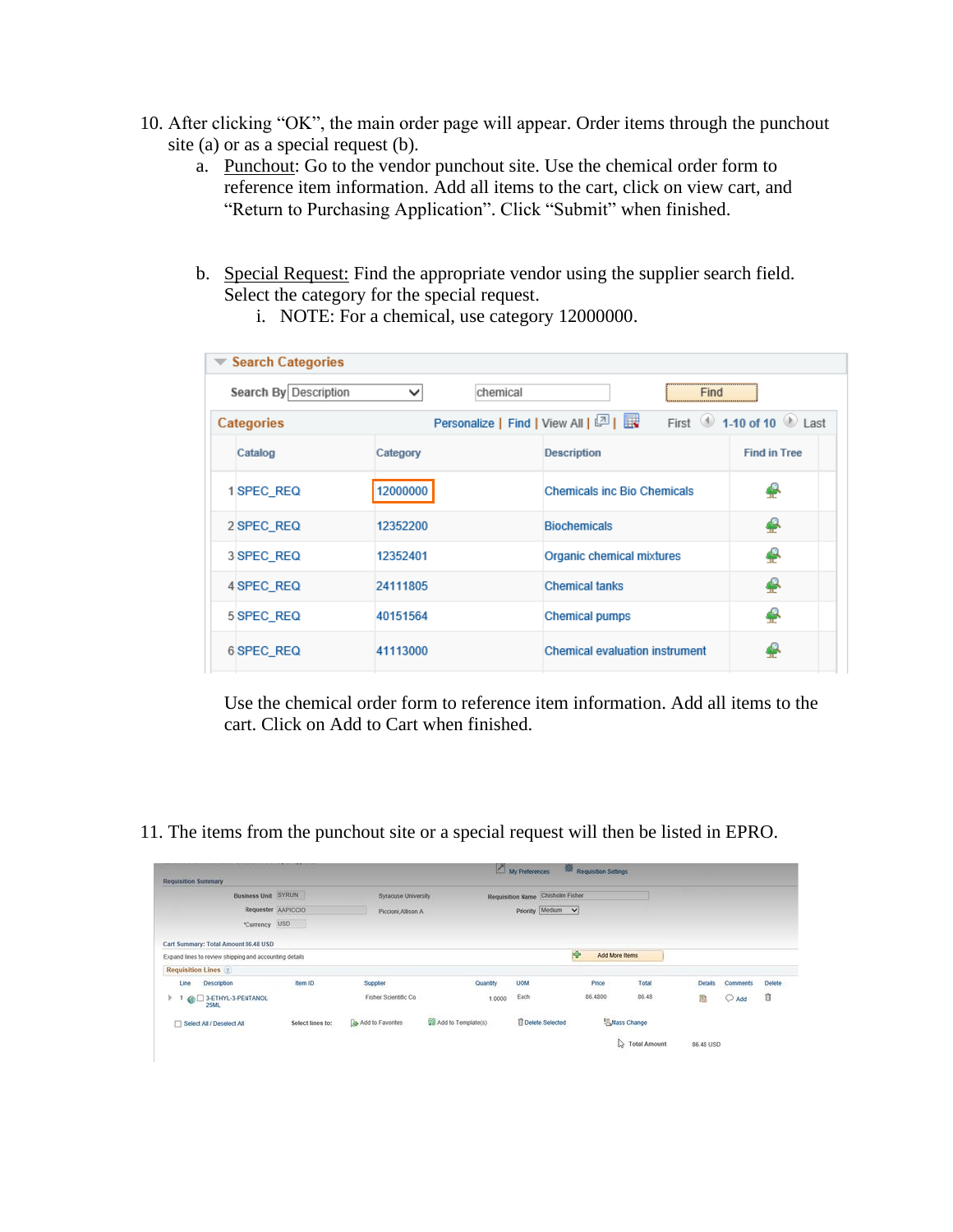## 12. Under Shipping Summary, ensure the following:

- a. Ship To Location: MC27032
- b. Address: Lyman Hall 100 College Place Room 032 Syracuse, NY 13244
- c. Attention To: PI Last Name, Building, Room Number"

| <b>Shipping Summary</b>                                |                                                   |                                                                           |                  |       |
|--------------------------------------------------------|---------------------------------------------------|---------------------------------------------------------------------------|------------------|-------|
| Edit for All Lines                                     |                                                   |                                                                           |                  |       |
|                                                        | Ship To Location<br>Address                       | MC27032<br>Lyman Hall<br>100 College Place Room 032<br>Syracuse, NY 13244 |                  |       |
|                                                        | Attention To                                      | Chisholm, 1-014 CST                                                       |                  |       |
| <b>Requisition Comments</b><br>$\Box$ Send to Supplier | Enter requisition comments                        | Show at Receipt                                                           | Shewn at Voucher | $\pi$ |
|                                                        |                                                   |                                                                           |                  |       |
| <b>Approval Justification</b>                          |                                                   |                                                                           |                  |       |
| $\overline{\phantom{0}}$                               | Enter approval justification for this requisition |                                                                           |                  | œ     |

- 13. Under Requisition Comments, type in "Department Name, PI Last Name, Building, Room Number".
	- **a. NOTE: This field will show up in PO Inquiry and will help the EHSS Chemical Tracking team deliver packages to the correct location.**

| <b>Requisition Comments</b>   | Enter requisition comments                        |                 |                                             |   |
|-------------------------------|---------------------------------------------------|-----------------|---------------------------------------------|---|
|                               | $\Box$ Send to Supplier                           | Show at Receipt | Shown at Voucher                            |   |
| <b>Approval Justification</b> |                                                   |                 |                                             |   |
|                               | Enter approval justification for this requisition |                 |                                             |   |
|                               |                                                   |                 |                                             | œ |
|                               |                                                   |                 |                                             |   |
|                               |                                                   | d               |                                             |   |
| ı.                            | 關<br>Save & submit                                | Save for Later  | ⊮<br>Add More Items<br>63 Preview Approvals |   |
|                               |                                                   |                 |                                             |   |